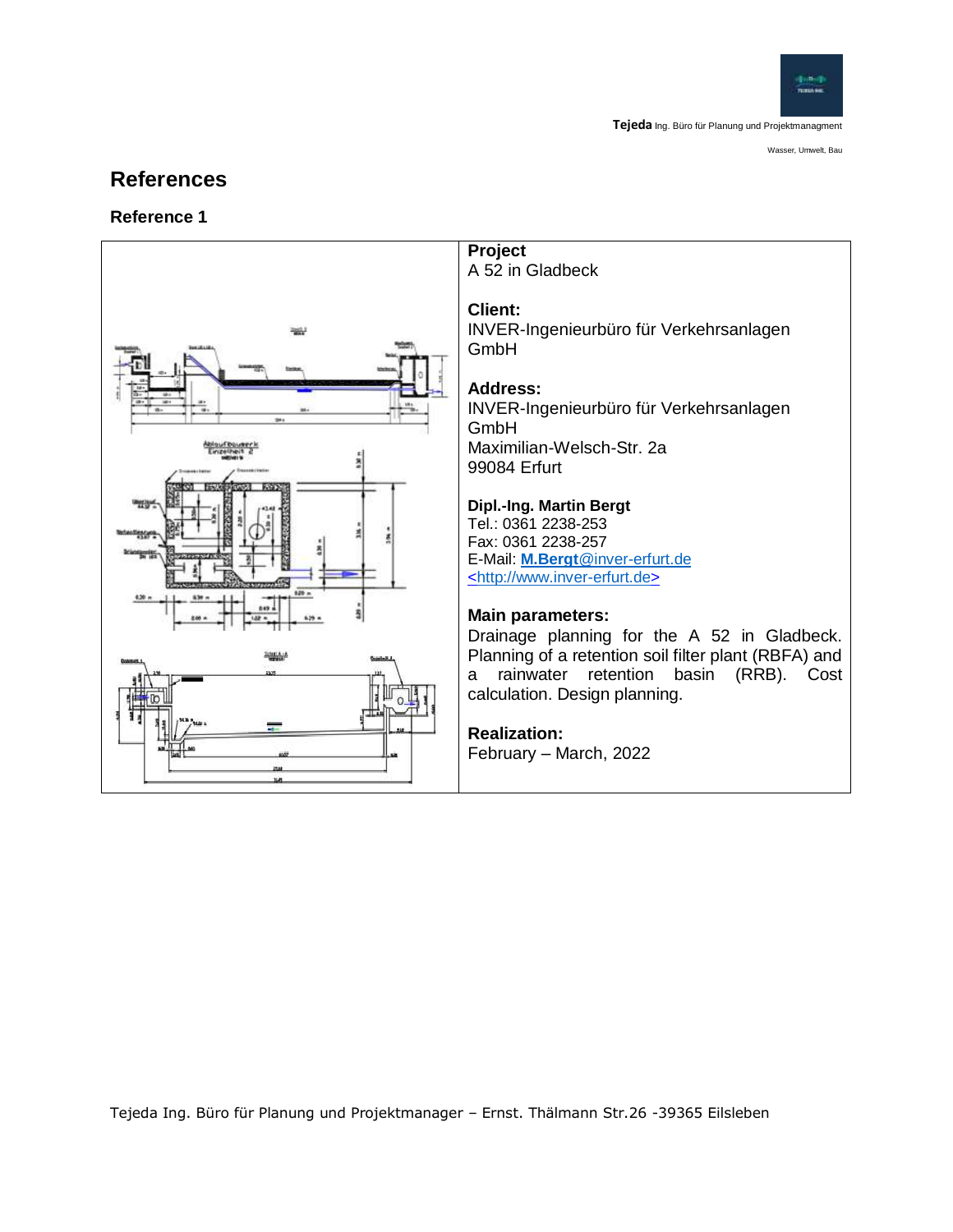

Wasser, Umwelt, Bau

#### **Reference 2**



#### **Project** CoKLIMAx

# **Client**

Constance University of Applied Sciences Technology, Economics and Design

#### **Address:**

Constance University of Applied Sciences Technology, Economics and Design Alfred-Wachtel-Str. 8, 78462 Konstanz

#### **Main parameters:**

Development of a continuous hydrological model to analyze the long-term rainfall-runoff relationship with the projections of climate change models and taking into account aspects such as evapotranspiration and infiltration rate in the soil.

Application of two-dimensional and/or threedimensional hydraulic simulation models for flood mapping.

Creation of a water use model with Hec-ResSIM, for example, that integrates the results of hydrological and hydraulic simulation models.

Risk model with HEC-WAT, Hec - LifeSim and HEC-FDA.

Simulation model of groundwater movement in the subsurface, with pollutant and temperature transport with Feflow.

Evaluation of the results and preparation of the integration of the models into the GIS platform.

**Realization:** Preparation process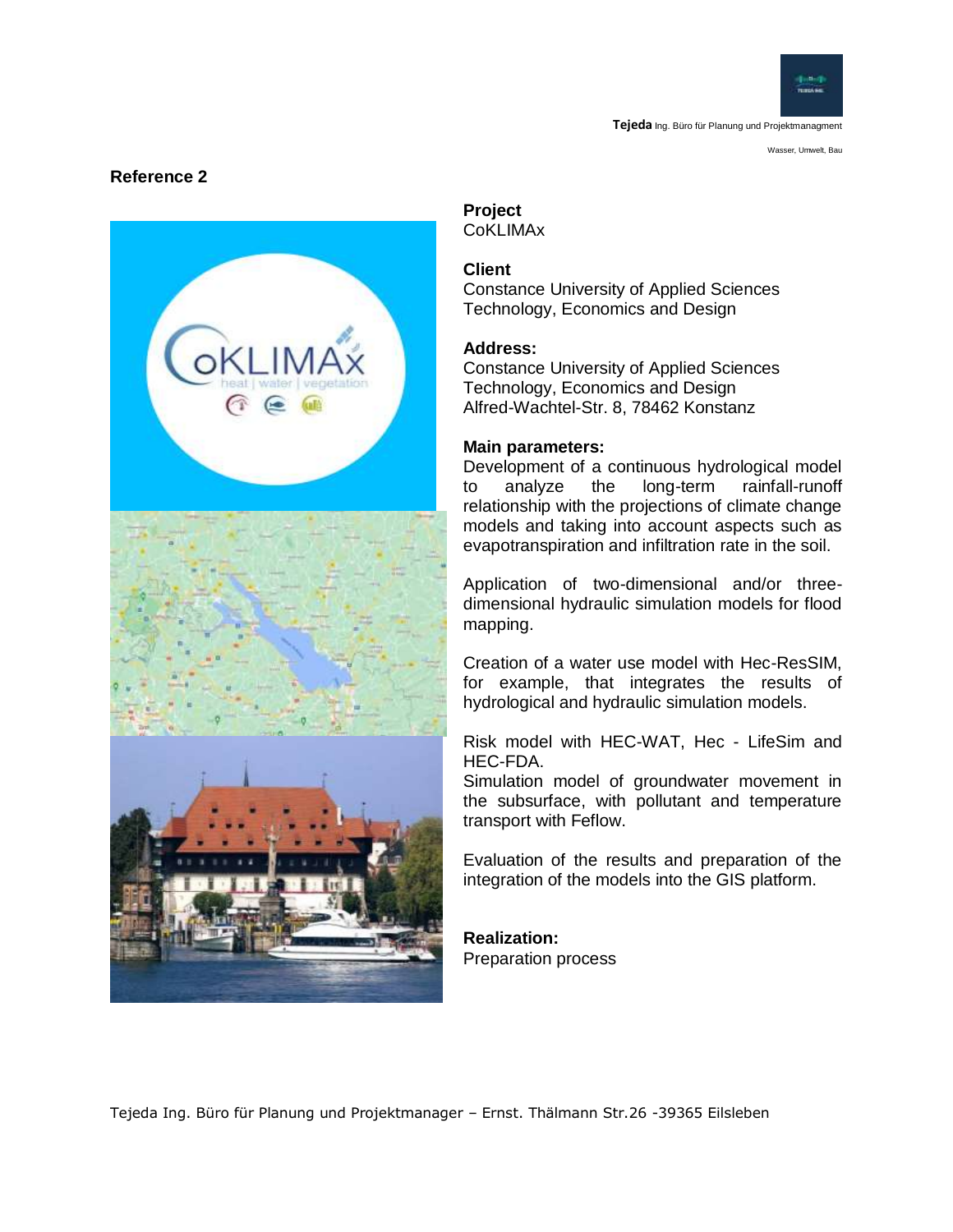

Wasser, Umwelt, Bau

**Reference 3**



**Employers:** 

B & B Engineering GmbH

#### **Address:**

Otto-von-Guericke-Straße 50, 39104 Magdeburg Dr. Jeannette Hollien E-Mail: j.hollien@b-b-engineering.de Tel: + 49 391 5054 9951

#### **Main parameters:**

Design of 3D piping systems Independent supervision of a project part Design of piping, support construction, creation of isometrics, etc.

**Realization:** Planning from February 2021 to March 2021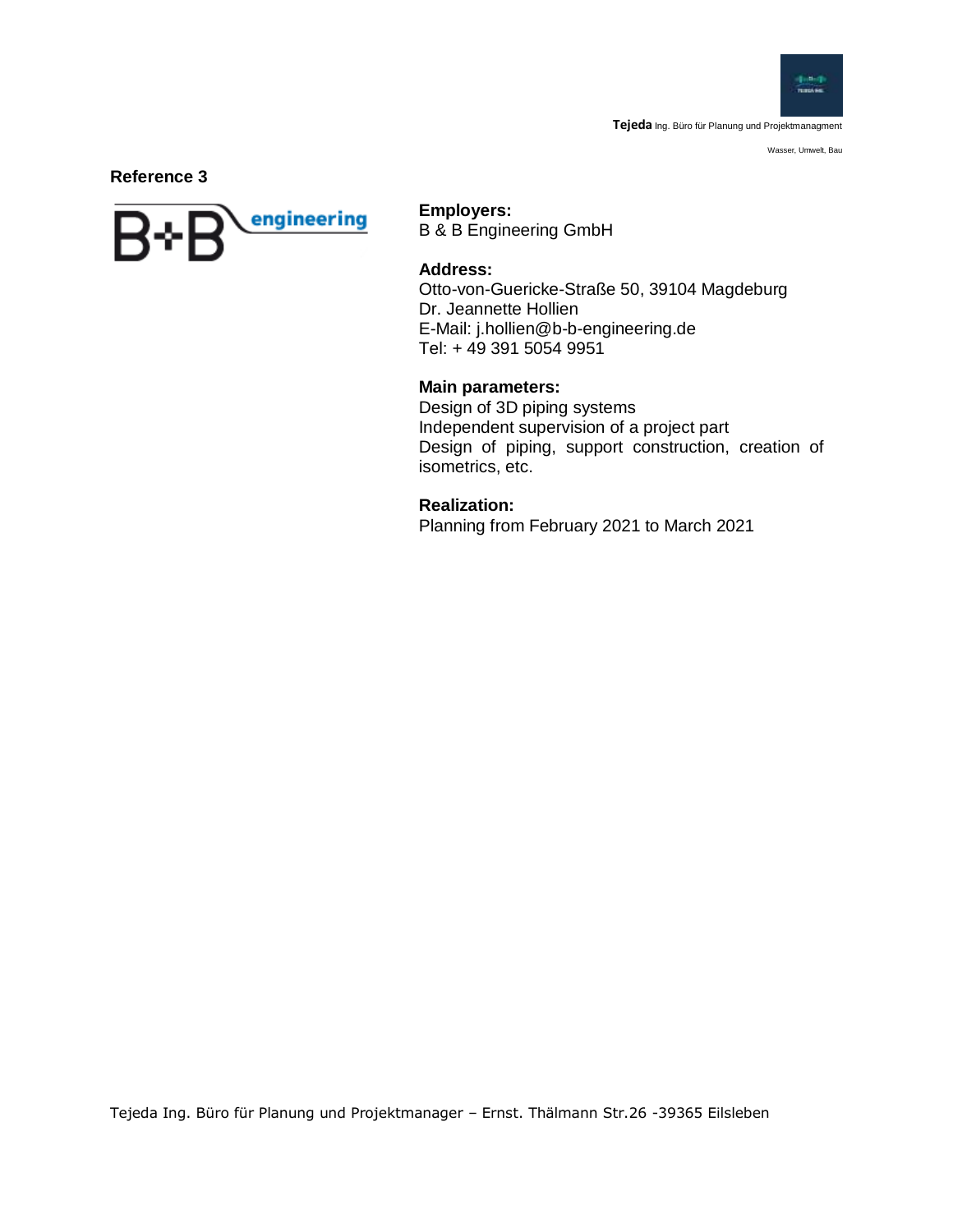

Wasser, Umwelt, Bau

#### **Reference 4**





#### **Project:**

Technical and Economic Feasibility Study and Preliminary Design for Improving of the North Coast Road (Douglas Charles Airport to Portsmouth), **Dominica** 

## **Client:**

Narco Consultants

#### **Address:**

Central Garage, Queen's Park, St. George's Grenada Sreekant Kunapuli E-Mail: sreekantkunapuli@gmail.com Tel: + 1 767 614 5224

#### **Main parameters:**

Road project for 35 km, which includes design of 251 culverts and 30 bridges, climate change projection, hydrological analysis, modeling and flood control, sediment transport and climate change studies.

#### **Implementation:**

Design from March 2021 to September 2021.

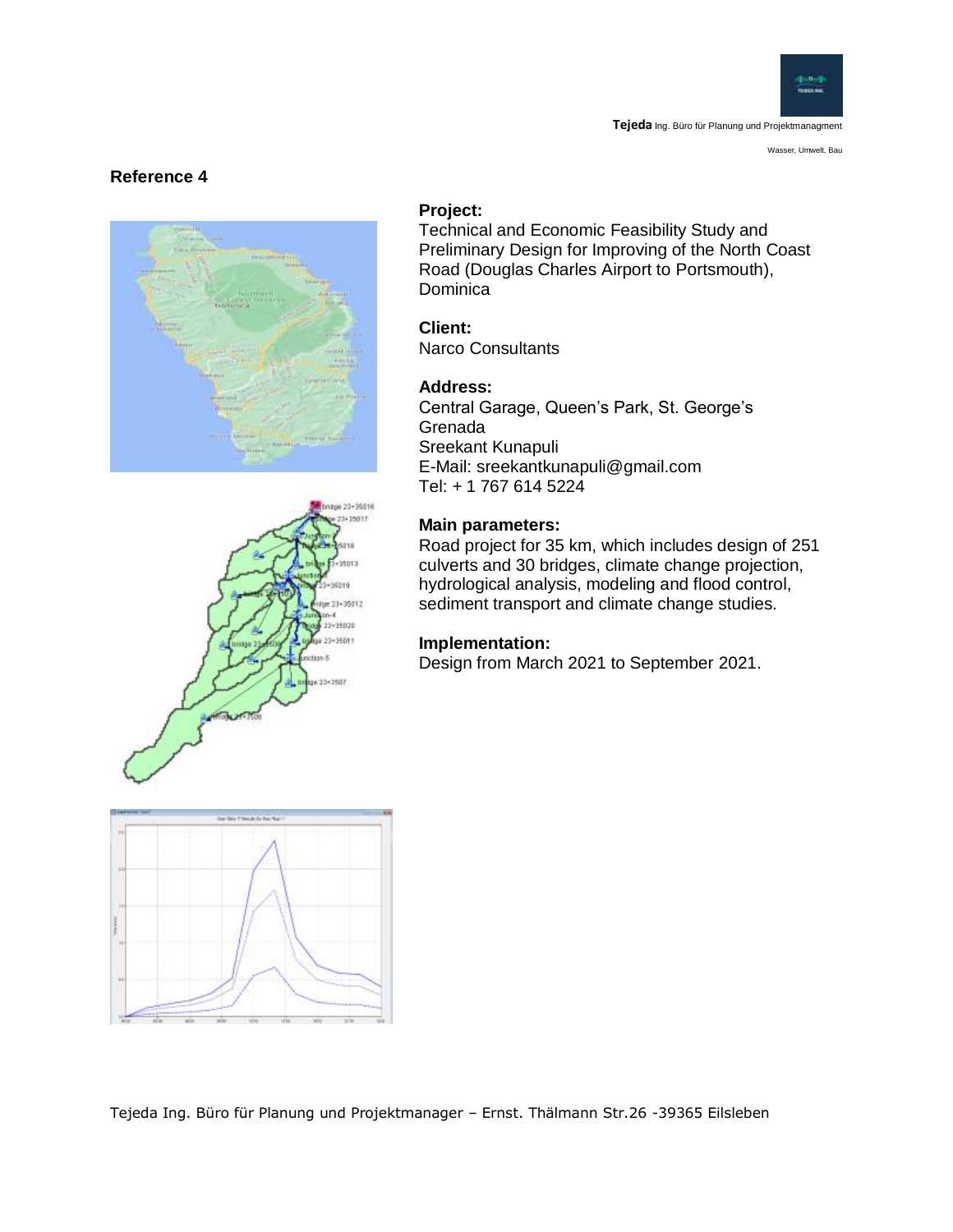

Wasser, Umwelt, Bau

#### **Reference 5**



#### **Project:**

Water Management and Climate Change in the Focus of International Master Programs / WATERMAS

WATERMAS\_Projektmanagment ERASMUS + Program von EU

**Employers:** 

Magdeburg University of Applied Sciences Stendal Prof. Frido Reinstorf

**Address:**  Breitscheidstraße 2, 39114 Magdeburg

**Main parameters:** Project management, costs, control, schedule management, training material, lessons, research

**Realization:** December 2018 – Marz 2020

**Budget:** 764 523.00 Euro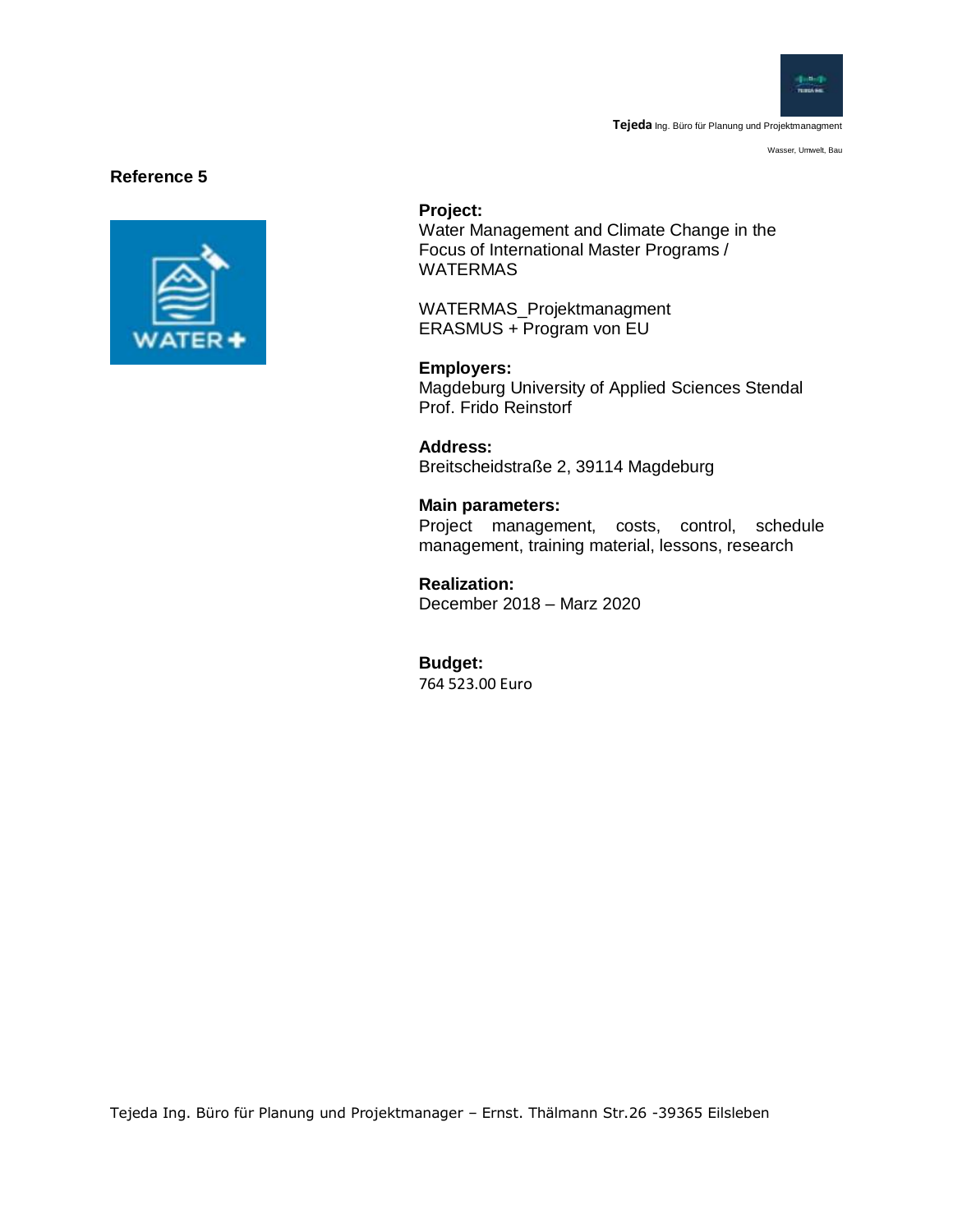

Wasser, Umwelt, Bau

#### **Reference 6**











#### **Project:**

Rehabilitation of the North Windward coast road in St. Vincent und die Grenadinen

#### **Client:**

Diwi Engineering Caribbean Inc.

#### **Address:**

Central Garage, Queen's Park, St. George's Grenada Osvaldo Pupo Bosch E-Mail: [osvaldo.pupo@gmail.com](mailto:osvaldo.pupo@gmail.com) Tel: +1 784 432 6350

#### **Main parameters:**

Evaluation of hydraulic and structural capacities of bridges and culverts over Rabbaca Dry River, Waribishy River (Orange Hill); God Save the Queen River, London River, Karo River, Turema River, the Noel River, the Karo River (Pepper Village), the Owia River, and the Fancy River Fords with erosion, including geometric alignment of the road and river formation near the bridge.

Assessment of hydraulic capacity of Rabbaca Dry River, Waribishy River (Orange Hill); God Save the Queen River, London River, Karo River, Turema River, the Noel River, the Karo River (Pepper Village), the Owia River, and the Fancy River Fords and river system with hydrologic studies, flood simulation, climate change analysis, and sediment transport.

#### **Implementation:**

Design until May 2020 Construction in 2021

#### **Construction costs (planned): \$ 32 799 890.27 USD**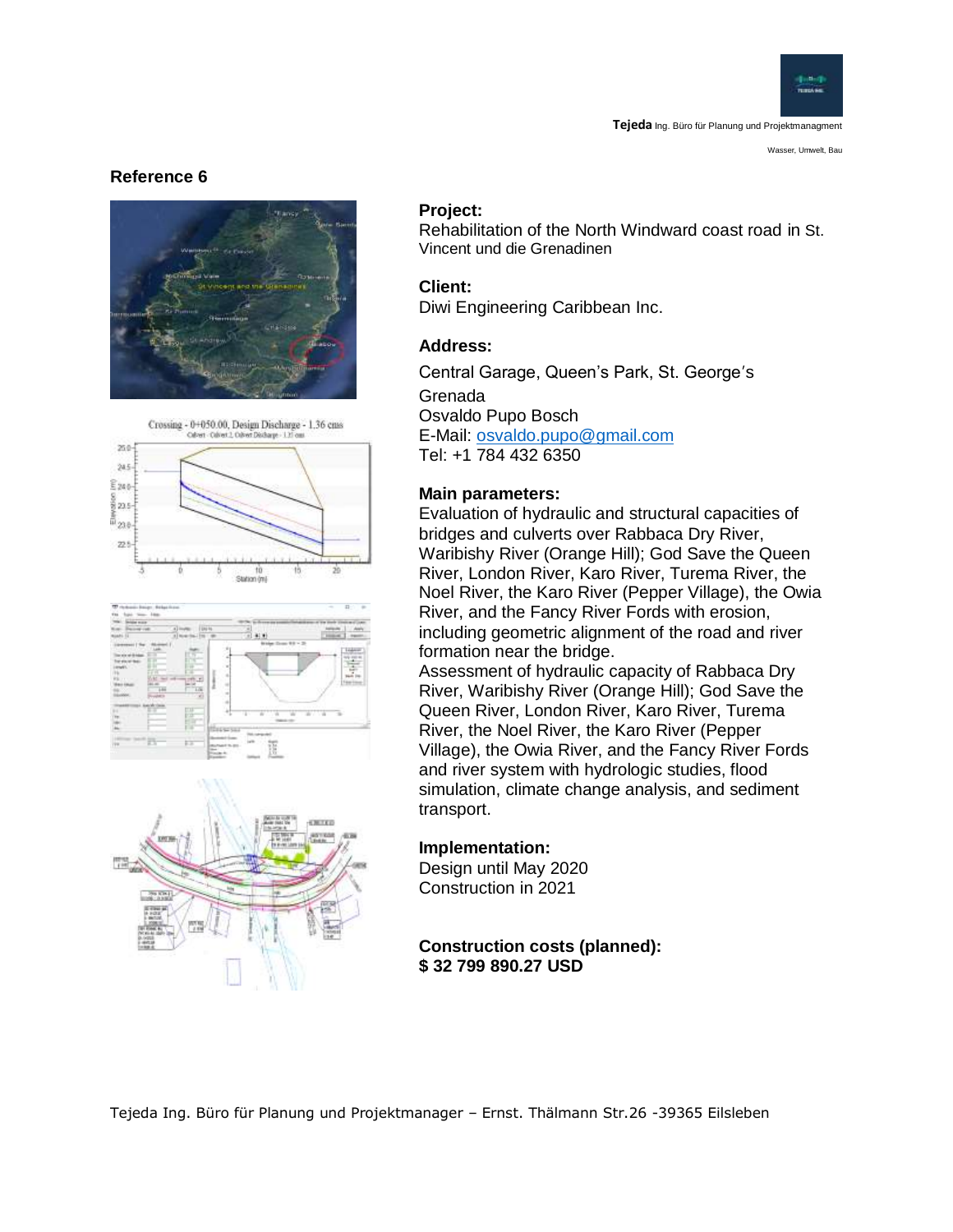

Wasser, Umwelt, Bau

#### **Reference 7**







# X. Ŕ **SARANTAARAAR**

#### **Project:**

National Agriculture and Feeder Roads Project in St. Vincent und die Grenadinen

#### **Client:**

Diwi Engineering Caribbean Inc.

#### **Address:**

Central Garage, Queen's Park, St. George's Grenada Osvaldo Pupo Bosch E-Mail: [osvaldo.pupo@gmail.com](mailto:osvaldo.pupo@gmail.com) Tel: +1 784 432 6350

#### **Main Parameters:**

Design of drainages on the roads of Benjamin Bristol, Copenland, Eyrie Hill, Fair Hall, Farm Mc Millan, Gomea, Lammie, Lauders Chapman, Malone, Mongoya, Old Sandy Bay, Palmyra, Richland Park, Verivine with a total length of 20 km and the design of 99 culverts and four bridges. Assessment of hydraulic capacity of rivers as well as river system with hydrological studies, flood simulation and sediment transport.

# **Realization:**

Design until July 2019 Construction after May 2020

#### **Construction costs (planned):** \$ 11 748 286.77 USD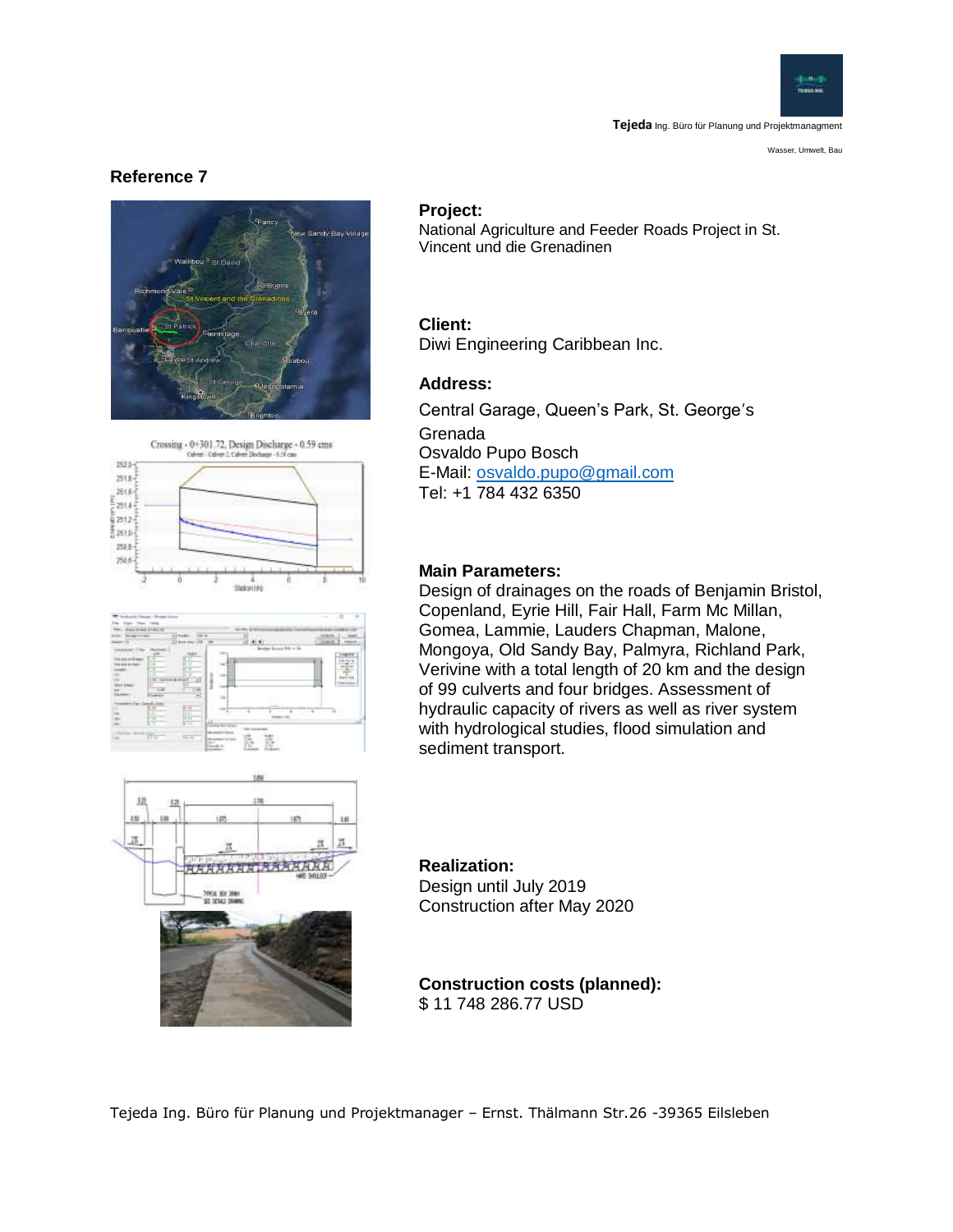

Wasser, Umwelt, Bau

#### **Reference 8**



Crossing - 0+378.13, Design Discharge - 0.13 cms



93. OL 2W

#### **Project:**

Grenada Agriculture and Feeder Roads Project Phase 3 in Grenada

#### **Client:**

Diwi Engineering Caribbean Inc.

#### **Address:**

Central Garage, Queen's Park, St. George's Grenada Osvaldo Pupo Bosch E-Mail: [osvaldo.pupo@gmail.com](mailto:osvaldo.pupo@gmail.com) Tel: +1 784 432 6350

#### **Main Parameters:**

Design of drainages on the roads of Baillie Bacolet La Pastora, Belle, Ben Jones, Cherry Hill, Douglaston, Flamingo, Grand Fond, Jones, La Cadegan, Mango, Morne Delice, Pleasats with a total length of 20 km and the design of 154 culverts and four bridges.

Evaluation of the hydraulic capacity of rivers as well as the river system with hydrological studies, flood simulation and sediment transport.

#### **Realization:** Design until Octuber 2019. Construction after May 2021

**Construction cost (planned):** \$35 063 176.89 USD

Tejeda Ing. Büro für Planung und Projektmanager – Ernst. Thälmann Str.26 -39365 Eilsleben

IMCA, ISBN 4814773<br>BF (Flia.), Idamas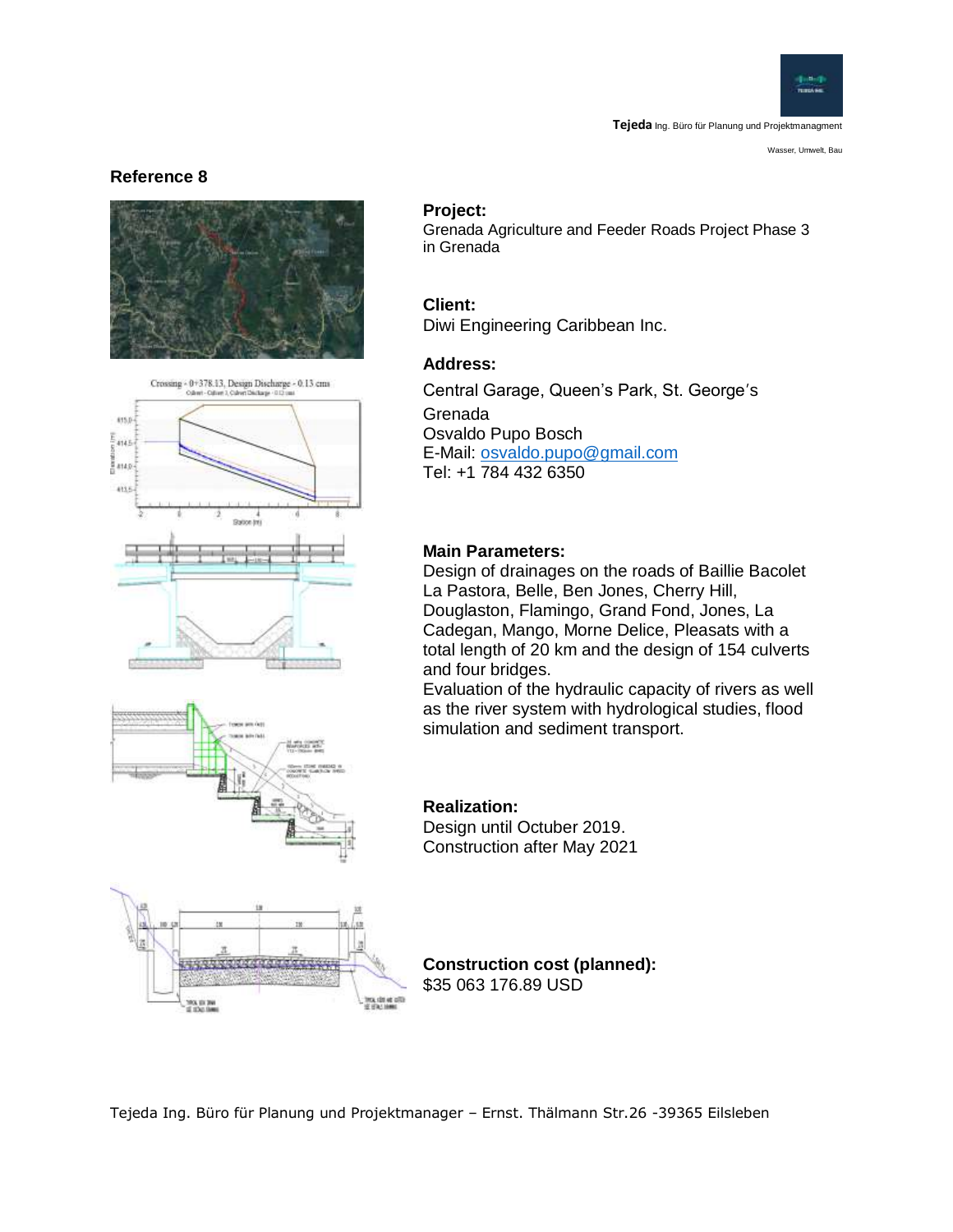

Wasser, Umwelt, Bau

#### **Reference 9**







#### **Project:**

Grenada Agricultural & Feeder Roads Project in Grenada

#### **Client:**

Diwi Engineering Caribbean Inc.

#### **Address:**

Central Garage, Queen's Park, St. George's Grenada Osvaldo Pupo Bosch E-Mail: [osvaldo.pupo@gmail.com](mailto:osvaldo.pupo@gmail.com) Tel: +1 784 432 6350

#### **Main Parameters:**

Feasibility study, preliminary design and protection study for the rehabilitation of the main road connecting Gouyave town with St. Georges, Grenada.

Assessment of the hydraulic capacity of rivers as well as the river system with hydrological studies and canal network

#### **Realization:**

Design until February 2019 Construction after May 2021

**Construction cost (planned):** \$ 55 892 767.44 USD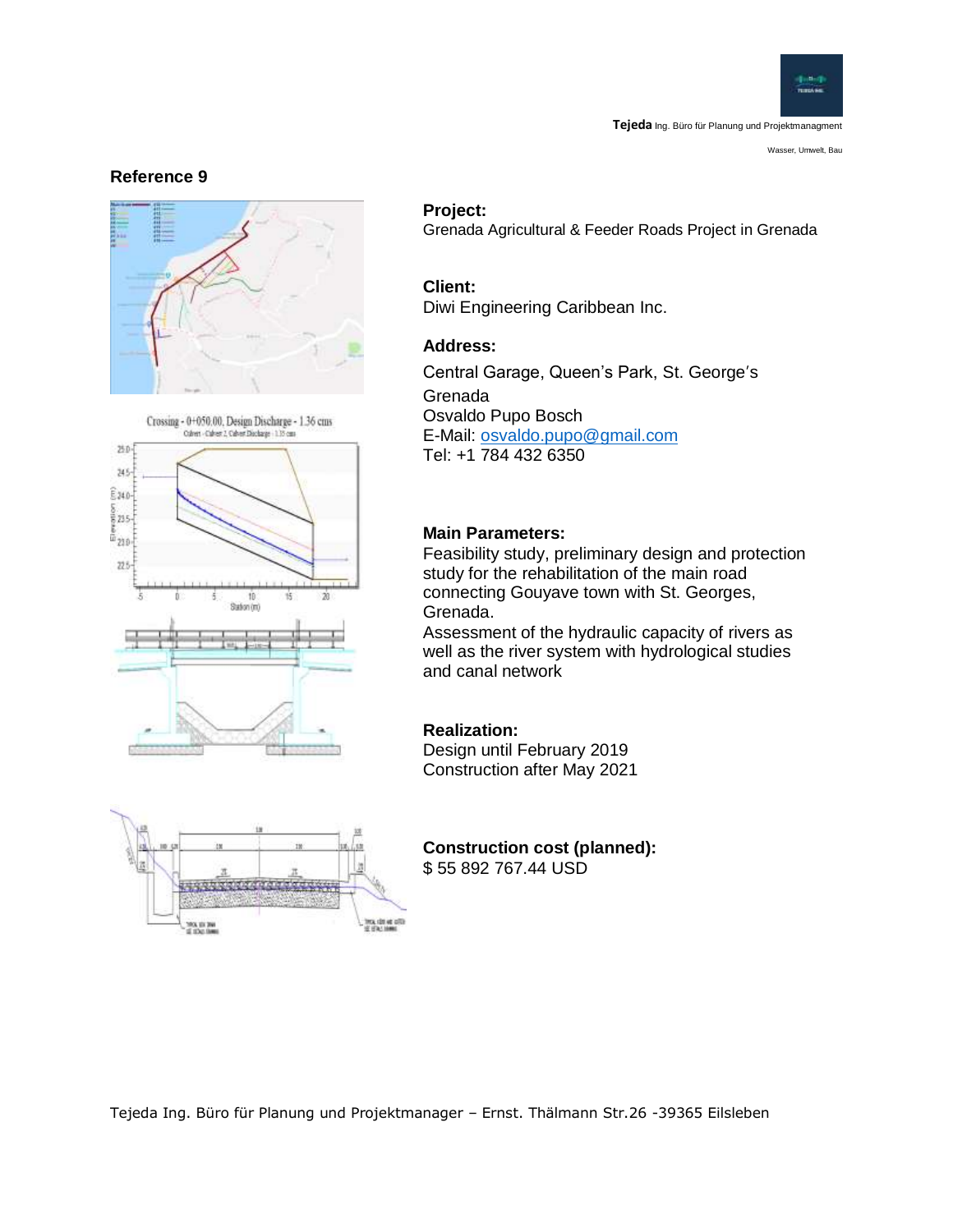

Wasser, Umwelt, Bau

#### **Reference 10**









#### **Project:**

Grenada Agricultural & Feeder Roads Project Phase 3

#### **Client:** Diwi Engineering Caribbean Inc.

#### **Adresse:**

Central Garage, Queen's Park, St. George's Grenada Osvaldo Pupo Bosch E-Mail: [osvaldo.pupo@gmail.com](mailto:osvaldo.pupo@gmail.com) Tel: +1 784 432 6350

#### **Main Parameters:**

Preparation of drainage plans for 39 km of secondary and feeder roads on Grenada & Carriacou, and the design of 154 culverts and one bridge. Assessment of the hydraulic capacity of rivers as well as the river system with hydrological studies and channel network.

#### **Realization:**

Design until December 2018 Construction after May 2021

#### **Construction cost (planned):** \$ 36 994 697.69 USD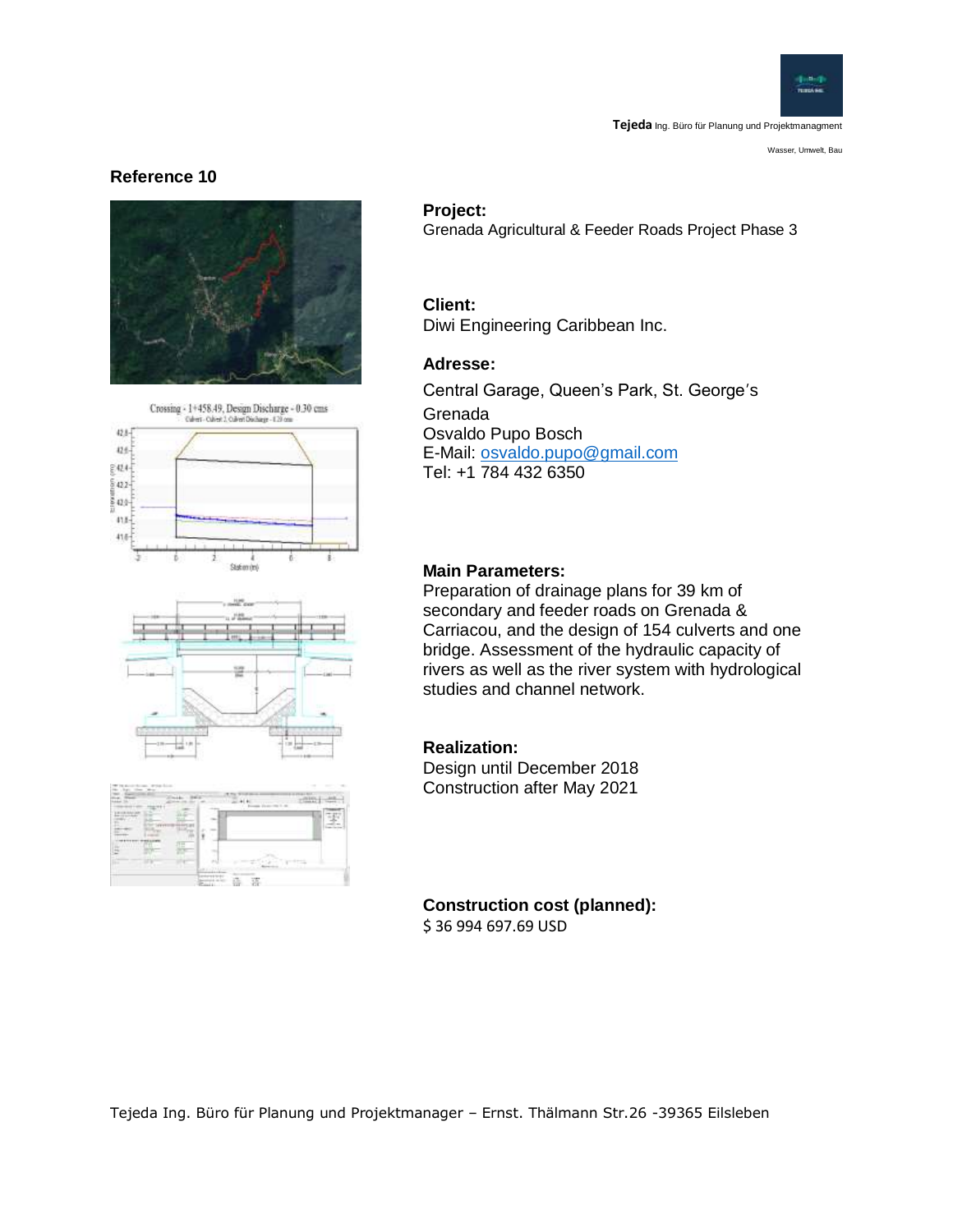

Wasser, Umwelt, Bau

#### **Reference 11**







# addddarainn



#### **Project:**

National Agriculture and Feeder Roads Project in St. Vincent und die Grenadinen

#### **Client:**

Diwi Engineering Caribbean Inc.

#### **Address:**

Central Garage, Queen's Park, St. George's Grenada Osvaldo Pupo Bosch E-Mail: [osvaldo.pupo@gmail.com](mailto:osvaldo.pupo@gmail.com) Tel: +1 784 432 6350

## **Main Parameters:**

Design of drainages on Brighton, Belair, Greggs Lowmans, Colonaire, Sayer, Calder, Argyle, Akers, Carriere, Enhams, Ottley Hall and Montreal Garden roads with a total length of 23.5 km and the design of 95 culverts and four bridges.

Assessment of the hydraulic capacity of rivers as well as the river system with hydrological studies and channel network.

# **Realization:**

Design until June 2018 Construction after May 2020

**Construction cost (planned):** \$ 18 270 734.92 USD